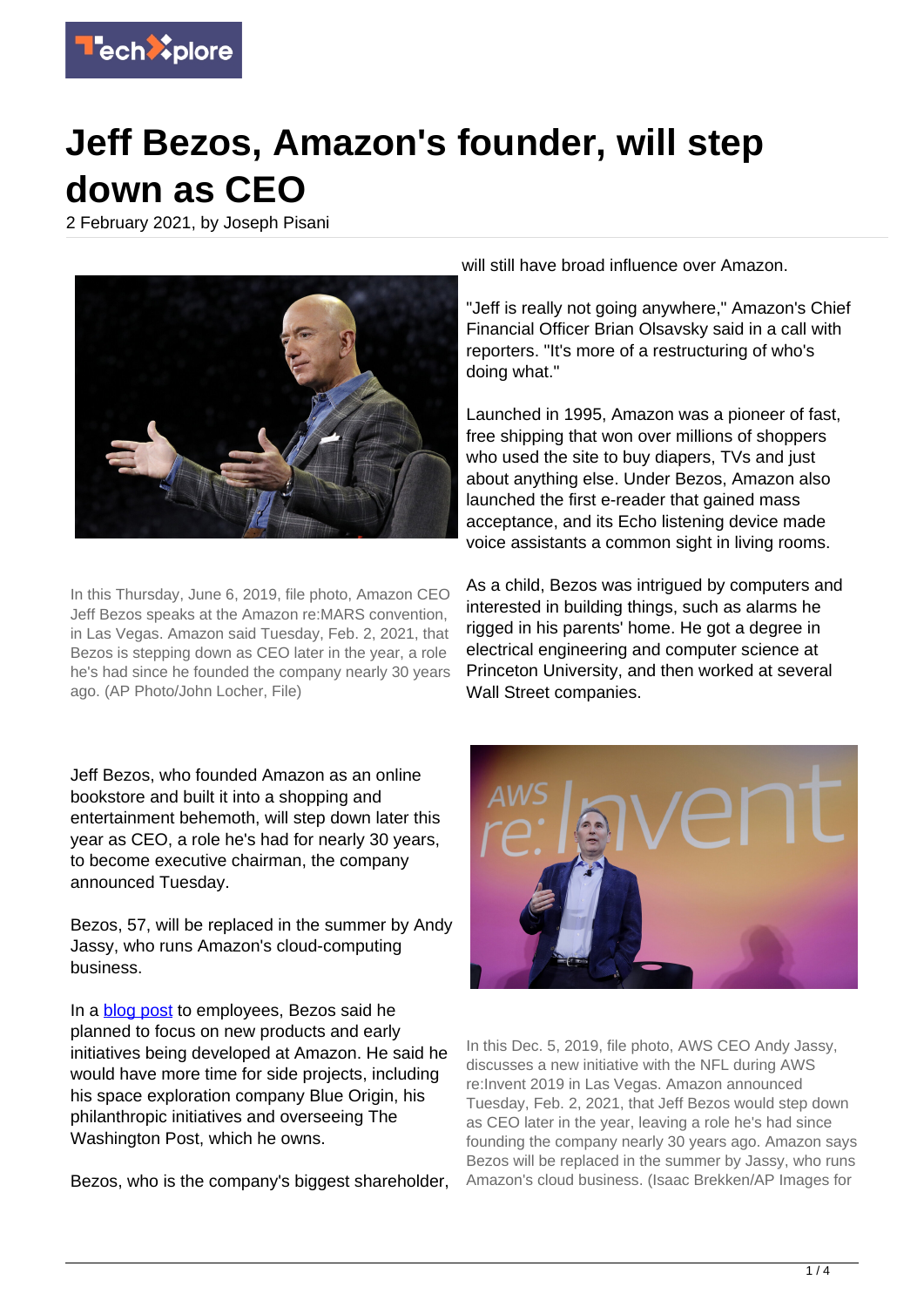

NFL, File)

He quit his job at D.E. Shaw to start an online retail business—though at first he wasn't sure what to sell.last three months of 2020, and its quarterly revenue Bezos quickly determined that an online bookstore would resonate with consumers. He and his now exwife, MacKenzie Scott, whom he met at D.E. Shaw Bezos' riches have also swelled: His stake in and married in 1993, set out on a road trip to Seattle—a city chosen for its abundance of tech talent and proximity to a large book distributor in Roseburg, Oregon.

While Scott drove, Bezos wrote up the business plan for what would become Amazon.com. Bezos convinced his parents and some friends to invest in the idea, and Amazon began operating out of the Bezos' Seattle garage on July 16, 1995.

Amazon has gone far beyond selling paperbacks. It She has pledged to give away half her fortune to now produces movies, makes sofas, owns a grocery chain and even has plans to send satellites into space to beam internet service to earth. The company is one of the most valuable in the world, worth nearly \$1.7 trillion.



In this June 6, 2019, Amazon CEO Jeff Bezos speaks at the the Amazon re:MARS convention in Las Vegas. Amazon said Tuesday, Feb. 2, 2021, that Bezos is stepping down as CEO later in the year, a role he's had since he founded the company nearly 30 years ago. (AP Photo/John Locher, File)

During the pandemic, Amazon was one of the few retailers to benefit as shoppers stayed clear of malls and shopped from their phones. On the same day Amazon announced Bezos would step down,

the company reported making a record profit in the shot past \$100 billion for the first time.

Amazon is currently worth about \$180 billion. For years he stayed behind the scenes, running the company. More recently, he sometimes stepped into the spotlight, showing up at movie premieres and Hollywood parties.

In 2019, he announced he was divorcing Scott in a tweet, just before the National Enquirer published a cover story saying Bezos had an affair with a former TV host. Scott received a stake in Amazon after the divorce worth nearly \$40 billion at the time. charities.



In this April 9, 2020, file photo, employees observe social distancing due to coronavirus, at the entrance of Amazon, in Douai, northern France. Amazon announced Tuesday, Feb. 2, 2021, that Jeff Bezos would step down as CEO later in the year, leaving a role he's had since founding the company nearly 30 years ago. (AP Photo/Michel Spingler, File)

As Amazon has grown, so has scrutiny. Amazon and other tech giants have enjoyed light-touch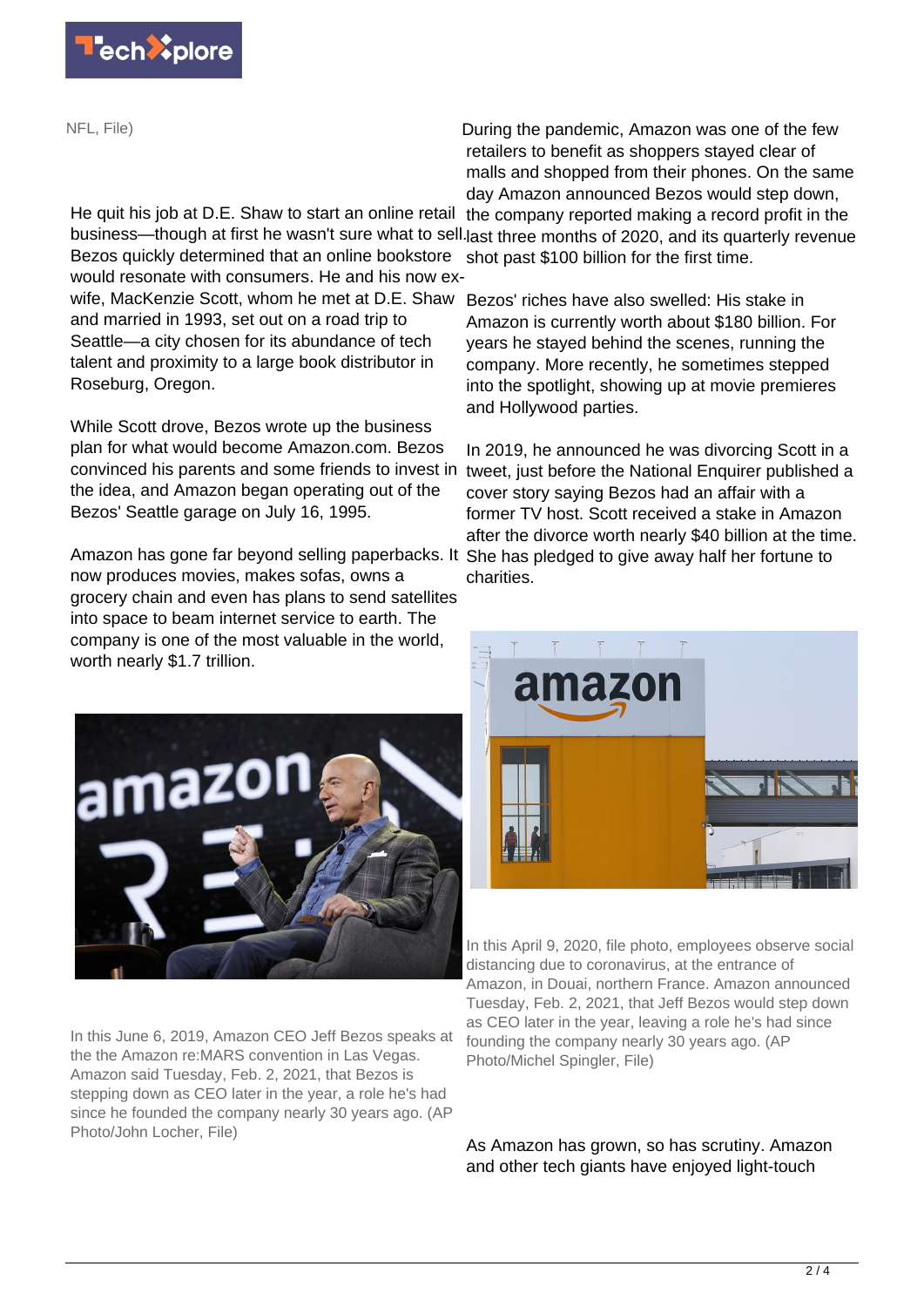

regulation and star status in Washington for decades, but calls for greater regulation are growing. A report by the House Judiciary Committee in October called for possibly breaking up Amazon and others, making it harder for them to acquire companies and imposing new rules to safeguard competition.

Bezos is one of the last founders of a big tech company to still be CEO. The founders of Google, Oracle and Microsoft have all stepped down from the top job of the companies they created. Facebook is still led by co-founder Mark Zuckerberg.

Jassy, Bezos' replacement, is a longtime Amazon executive, having worked at the company since 1997. The cloud-computing business he runs powers video-streaming site Netflix and many other step down as CEO later in the year, leaving a role he's companies, and it has become Amazon's most profitable business.



In this Oct. 1, 2020, file photo, an Amazon Prime logo appears on the side of a delivery van as it departs an Amazon Warehouse location in Dedham, Mass. Amazon announced Tuesday, Feb. 2, 2021, that Jeff Bezos would had since founding the company nearly 30 years ago. (AP Photo/Steven Senne, File)



"He's deeply steeped in technology and a very seasoned executive in his own right," Gartner analyst Ed Anderson said.

But he will also face many challenges.

"Amazon's size makes some industries uncomfortable, some governments uncomfortable, and Andy Jassy will have to deal with the consequences," Anderson said. "That will be some of the new era of his leadership."

© 2021 The Associated Press. All rights reserved. This material may not be published, broadcast, rewritten or redistributed without permission.

In this Sept. 19, 2019, file photo, Amazon CEO Jeff Bezos speaks during his news conference at the National Press Club in Washington. Amazon said Tuesday, Feb. 2, 2021, that Bezos is stepping down as CEO later in the year, a role he's had since he founded the company nearly 30 years ago. (AP Photo/Pablo Martinez Monsivais, File)